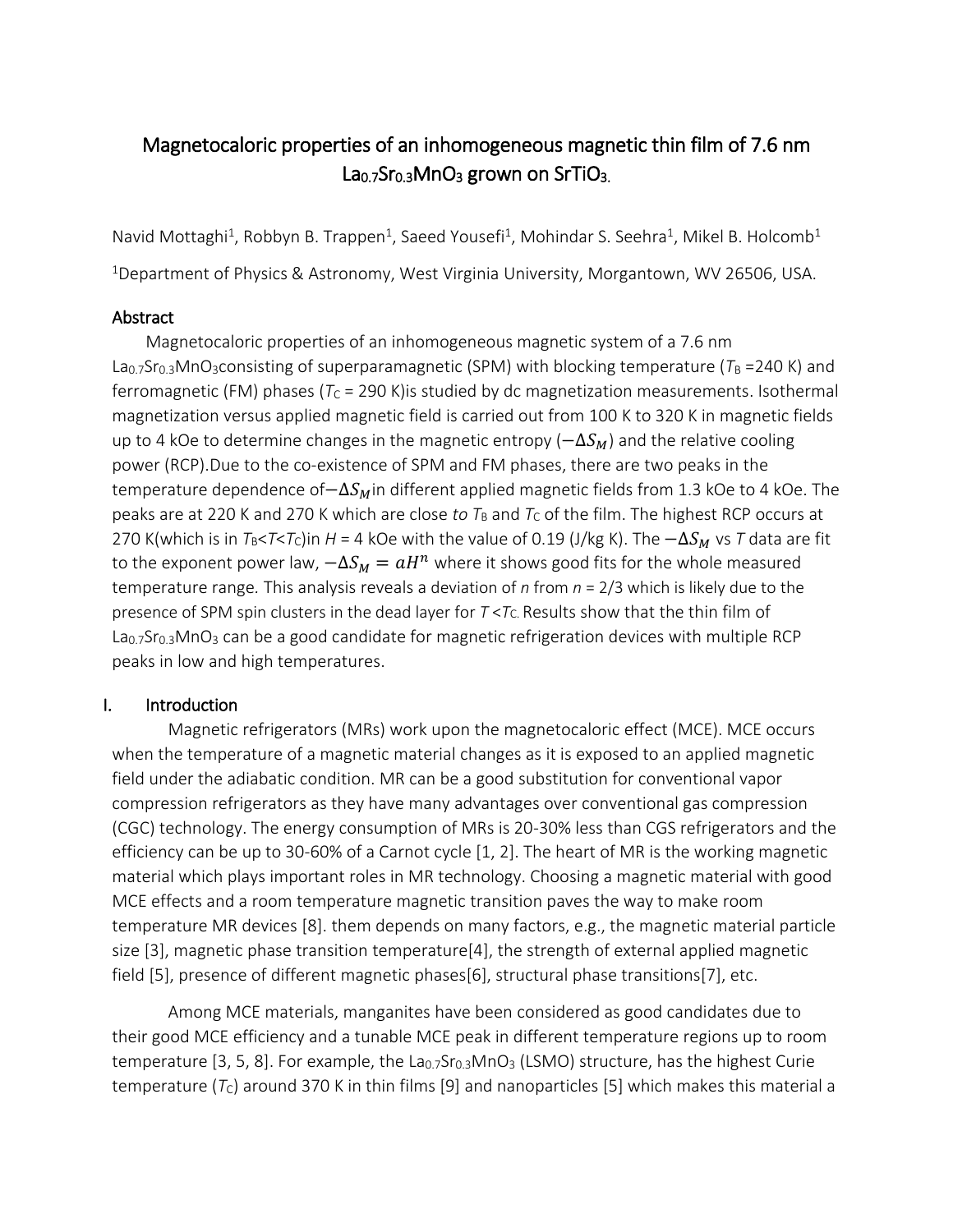suitable candidate for room temperature MRs. Optimizing an MR material with the properties discussed above is one of the optimum goals of MCE studies. Also desired is the single and sharp magnetic entropy change at a transition temperature. However, the existence of multiple magnetic phases in a magnetic material creates different magnetic entropy changes in the vicinity of phase transition of each phase or a broad distribution of change in entropy over a wide temperature range[10, 11].

The magnetic inhomogeneity due to the presence of multiple magnetic phases in a magnetic material has been observed in an LSMO thin film [12] and many other magnetic systems [13]. Recently we studied bulk magnetometry of a 7.6 nm  $La<sub>0.7</sub>Sr<sub>0.3</sub>MnO<sub>3</sub>$  (LSMO) grown on SrTiO<sub>3</sub> (STO) substrate with the transition temperature of  $(T<sub>C</sub>)$  around 290K to understand the so-called dead layers/regions.We have reported that these layers/regions are formed by randomly distributed spin clusters[14]. These clusters cause the bifurcation between in zerofield-cooled (ZFC) and field-cooled (FC) cycles in measurements of the temperature variation of magnetization (*M*-*T*). This bifurcation temperature was interpreted as a blocking temperature  $(T_B)$ . The  $T_B$  was measured from *M-T* data at 50 Oe applied field and ZFC hysteresis loops. These measurements supported a  $T_B$  around 240 K [12].

Also, it was shown these clusters were responsible for the reduction of saturation magnetization  $(M<sub>S</sub>)$  with the domain diameter and the thickness of 90 nm and 1.4 nm, respectively[14]. Moreover, we could show these clusters are acting like superparamagnetic domains embedded in the ferromagnetic medium of the sample, making it an inhomogeneous magnetic system. The co-existence of magnetic phases has been proven by the presence of inverted hysteresis loops (IHLs) [12].

Here the magnetocaloric properties of a 7.6 nm inhomogeneous magnetic LSMO thin film on an STO substrate are studied by using dc magnetization measurements. The change of magnetic entropy is observed around  $T_c$  and  $T_B$ . The former is due to FM-PM magnetic phase transition and the latter is originated from the presence of spin clusters. The change of induced specific heat capacity is also calculated where significant effects of SPM clusters has been observed around  $T_B$ . Moreover, relative cooling power (RCP) is calculated around  $T_B$  and  $T_C$  to understand the role of an inhomogeneous magnetic system in the change of magnetic entropy.

#### II. Experiments

The sample is an LSMO thin film with a thickness of 7.6 nm grown on a SrTiO3 (001) substrate. It was grown by pulsed laser deposition (PLD) using a commercial Neocera PLD system with 248 nm KrF excimer laser [12]. The detailed growth conditions have been discussed in our previous publications [12, 14]. Magnetization (*M*) measurements were performed as a function of the applied magnetic field (*H*) and temperature (*T*) using a Quantum Design physical property measurement system (PPMS-9T). *M* vs. *T* measurements were recorded in zero-fled-cooled (ZFC) and field-cooled (FC) cycles from 5K to 320K [12]. The Demagnetization process was performed by heating up the sample above the magnetic ordering temperature. For each measurement, the magnet coil was first demagnetized in the oscillating mode so that the residual H is reduced to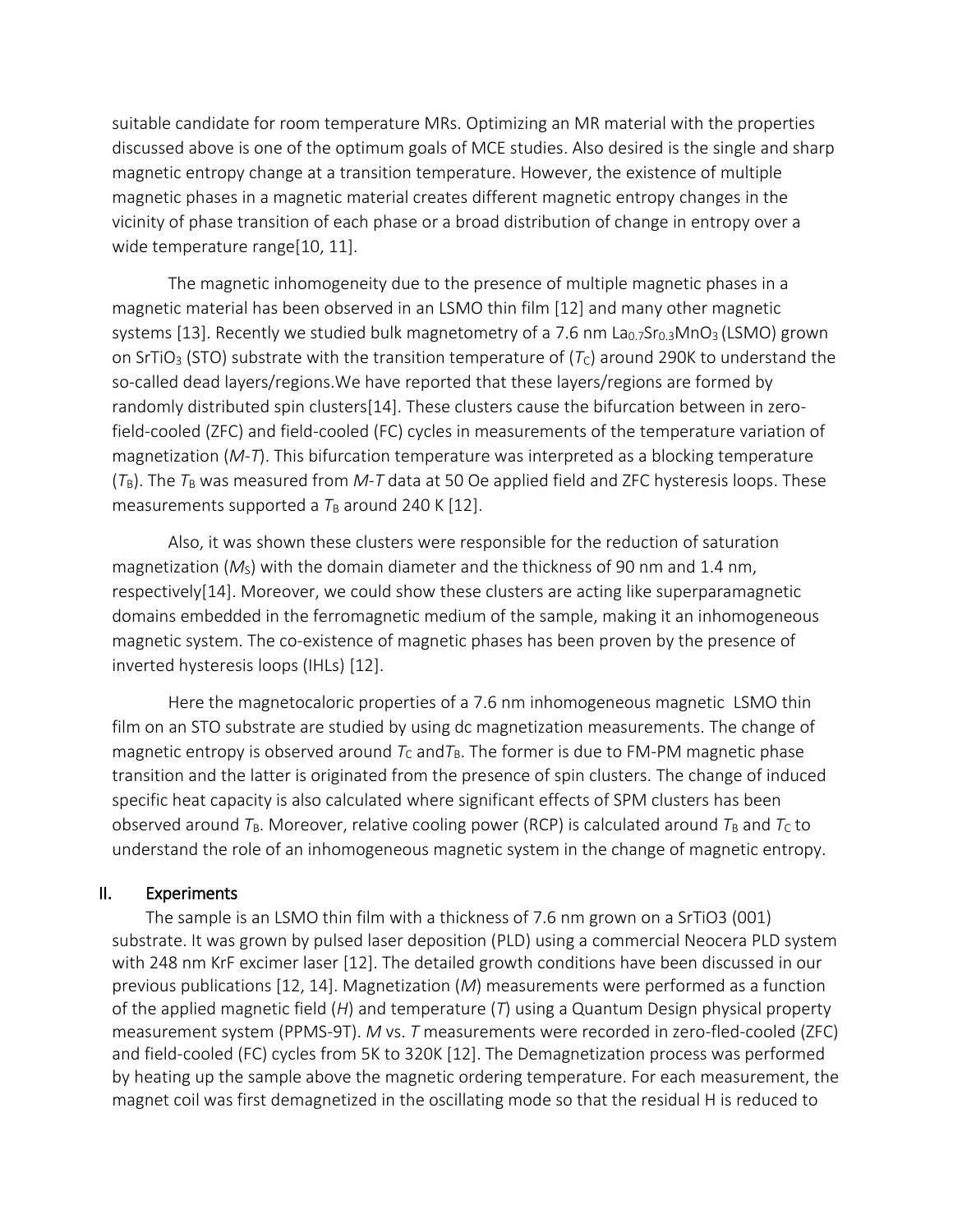$\leq$  2 Oe. In the ZFC cycle, after demagnetizing the sample, it was cooled down to 5 K in *H* = 0 Oe. ZFC *M* vs. *H* measurements were obtained in the range of 0 ≤ *H* ≤ 4kOe.

#### III. Magnetocaloric properties

The isothermal *M* versus *H* data presented in Fig. 1 is used to determine the magnetocaloric properties of the sample. Based on Maxwell relations the isothermal magnetic entropy change, ∆*S*<sup>M</sup> (*T*, *H*), as a function of *H* is given by

$$
\Delta S_M(T, H) = S_M(T, H) - S_M(T, 0) = \int_0^H \left(\frac{\partial M(T, H')}{\partial T}\right)_{H'} dH',\tag{1}
$$

*M* is measured at discrete *H* and temperature intervals, and  $\Delta S_M(T, H)$  can be approximately calculated by the following equation[15]:

$$
\Delta S_M(T, H) = \sum_i \frac{M_{i+1}(T_{i+1}, H) - M_i(T_i, H)}{T_{i+1} - T_i} \Delta H.
$$
\n(2)

Therefore, the magnetic entropy change at temperature *T* is the summation of two isothermal magnetization curves at *T* and *T* + ∆*T* divided by the ∆*T* (the temperature difference between two isothermal magnetizations) in Fig. 1. For example: as is typical [5]the value of  $\Delta S_M$ is negative in the whole temperature range. There are two peaks at 220K and 270K which are close to  $T_\text{B}$  and  $T_\text{C}$  of the sample, respectively. As we discussed in the introduction section, this sample is magnetically inhomogeneous with two magnetic phases. The spin clusters act like SPM phases having a blocking temperature of  $T_B = 240K$  and the FM phase has the transition temperature of *T*<sup>C</sup> = 290K. This magnetic inhomogeneity has changed the -∆*S<sup>M</sup>* peak spectrum in the whole temperature range. There is not a single sharp peak at the FM-PM transition temperature. From Fig.2 one can see that there are two broad peaks at 220 K and 270 K where -∆*S<sup>M</sup>* has the highest value at the latter temperature. The value of -∆*S<sup>M</sup>* at peaks increases as the applied magnetic field increases. For example, at 270K, the value of -∆*SM*is 0.061 (J/kg K) at 1.3 kOe and it increases to 0.19 (J/kg K) at 4 kOe.

Normally in a homogeneous magnetic system, there is only one peak in  $\Delta S_M$  which is around the transition temperature of the magnetic phase. For example, in magnetically homogeneous LSMO nanoparticles the peak occurs at around  $T_c$  [16]. On the other hand, it might not be a single and sharp peak at the temperature variation of  $\Delta S_M$ . This is true when a magnetic material is magnetically inhomogeneous[17]or the surface to volume ratio of a sample is significantly large[18]. Then the working temperature  $(\Delta T_{\rm FWHM})$ defined as the full width at half maximum of magnetic entropy change peak is broadened or there can be maximums in the  $\Delta S_M(T, H)$  graph.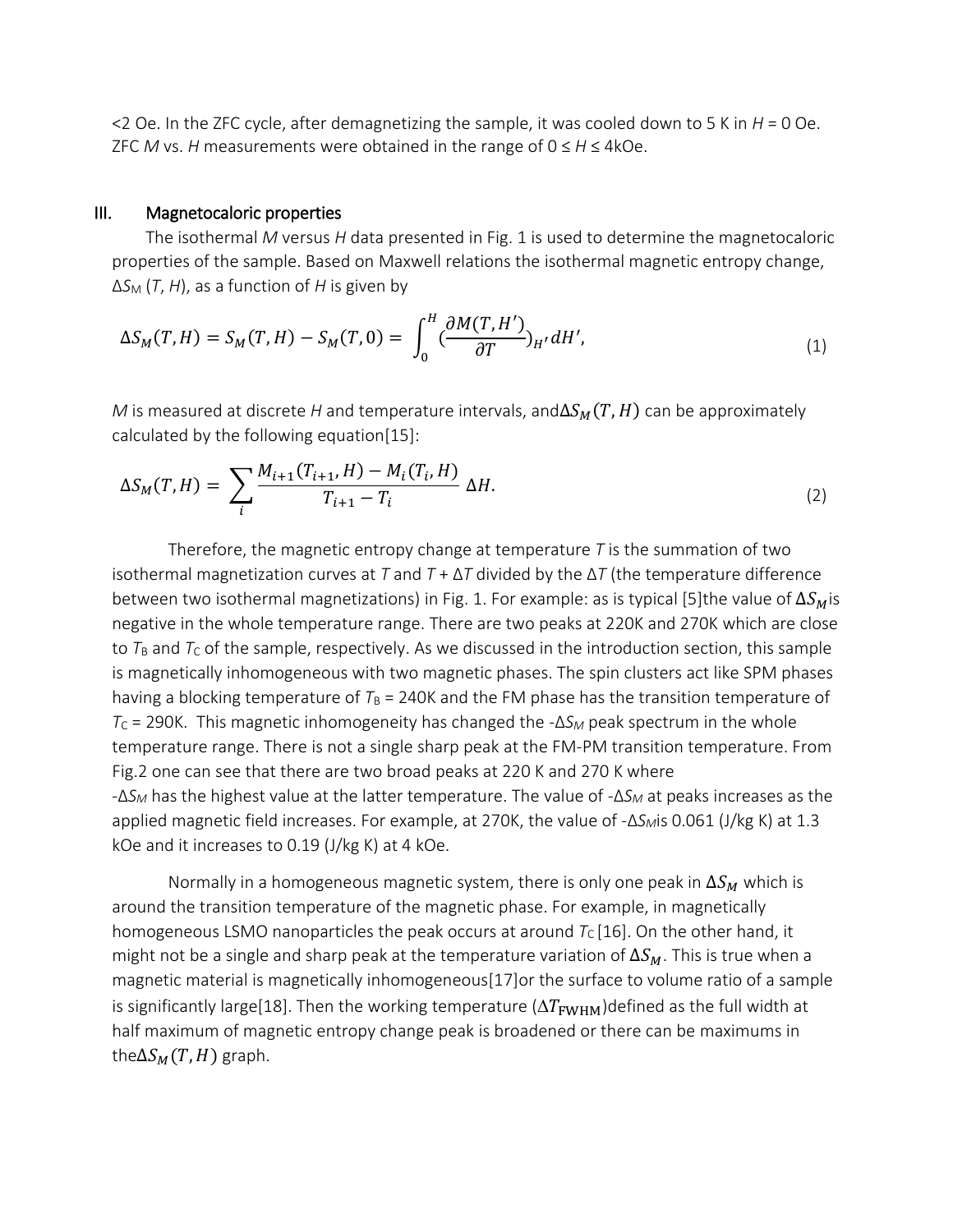Field variation of  $-\Delta S_M$  is studied to quantify the magnetic state of the sample. To understand this behavior, the data in Fig. 3-a is fit to an exponent power law:  $-\Delta S_M =$  $aH^n$ where 'a' is a constant and the exponent 'n' depends on the magnetic state of the sample[4, 19]. Determination of the*'n*' exponent allows us to find suitable theoretical models to explain MCE in the system. It is predicted that the value of 'n' is quadratic in the Curie law above  $T_{C}$ and comparing with molecular field theory this value is predicted to be 2/3 [4]. It was reported that the value of '*n*' in polycrystalline and nanocrystalline manganites at the Curie temperature is below 1 and in the ranges of  $T < T_c$  ( $T > T_c$ ) 'n' reaches to 1 (=2), respectively [19]. Our fit of the data to this Eq. for several  $T \leq T_C$  in Fig. 3-b shows  $n \sim 1$  for  $T \leq T_C$  with the magnitude of *n* increasing for  $T>T_c$ . This deviation of n from  $n = 2/3$  is likely due to the presence of SPM spin clusters in the dead layer for  $T < T_c$ . At  $T_B$ , the value of *n* is around 0.83 which is the signature of SPM phase in magnetocaloric studies [19]. The larger magnitudes of n for  $T>T<sub>C</sub>$  is due to the Curie-Weiss variation of the magnetization in this regime.

 $\Delta S_M(T, H)$  can be obtained from the field dependence of the specific heat through the subsequent integration.

$$
\Delta S_M(T, H) = \int_0^T \frac{C_P(T, H) - C_P(T, 0)}{T} dT,
$$
\n(3)

where  $C_p(T, H)$  and  $C_p(T, 0)$  are the measured heat capacity values in an applied field *H* and zero applied field, respectively. From Eq. 3, one can calculate the change of induced specific heat by an applied *H* as

$$
\Delta C_P(T, H) = C_P(T, H) - C_P(T, 0) = T \frac{\partial (\Delta S_M(T, H))}{\partial T}.
$$
\n(4)

Using Eq. (4) temperature variation of  $\Delta C_p$  of the sample is calculated at different applied fields and it is shown in Fig. 4. There are anomalies in all curves around  $T_B$  of the sample. The value of  $\Delta C_p$  changes quickly from positive to negative around the blocking temperature and it decreases with increasing the temperature. Around  $T_c$ ,  $\Delta C_p$  has a value of 1.19 (J/kg K) measured at 4 kOe applied field. Usually, in a homogeneous FM magnetic material, it is expected to see a cusp at  $T_c$  where the magnetic material changes its magnetic state from FM to PM [16]. However, this is not the case here since this sample is magnetically inhomogeneous and it has a short range FM phase above  $T_c$  [12] and the cusp doesn't appear in  $\Delta C_p$  data. The presence of SPM phase in this sample changes the trend of heat capacity in the temperature range  $T < T<sub>C</sub>$ .

To quantify the efficiency for refrigeration the relative cooling power (RCP) is calculated. RCP is the amount of heat transfer between the cold and the hot reservoir in a complete refrigerator cycle [20]. This parameter is based on the change of the magnetic entropy as

$$
RCP(S) = -\Delta S_M(max) \times \Delta T_{FWHM},
$$
\n<sup>(5)</sup>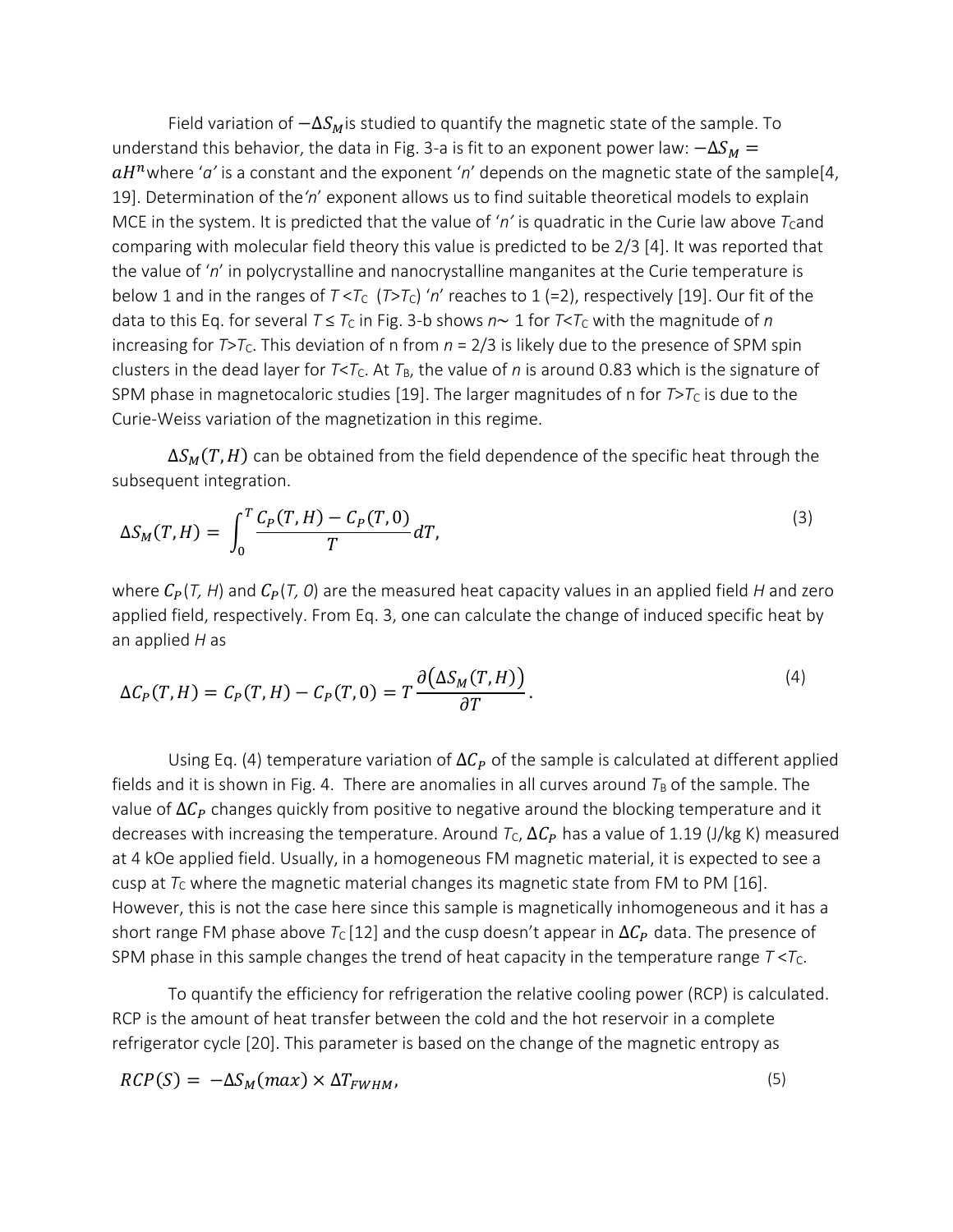where  $\Delta S_M(max)$  is the maximum of the entropy change and  $\Delta T_{FWHM}$  is the working temperature as defined before. In order to calculate  $\Delta T_{FWHM}$  it was required to fit four Gaussian functions around  $T_B$  and  $T_C$  to  $\Delta S_M$  graphs in Fig. 2. The center of the Gaussian peaks are at 220, 250, 270 and 290 K, which are located at  $T_B < T < T_C$  temperature region. The fit results are presented in the supplementary material in Fig. S1. Figure 5 shows the RCP value of the 7.6 nm LSMO/STO sample. Due to magnetic inhomogeneity, the maximum RCP value occurs at  $T_B$ < 270 K  $<$ *T*<sub>C</sub> which increases from 0.75 (J Kg<sup>-1</sup>) to 3.75 (J kg<sup>-1</sup>) at 4 kOe applied field which is comparable with low field measurements [5].

### IV. Conclusions

In summary, the magnetocaloric properties of an inhomogeneous magnetic system of a 7.6 nm LSMOfilm on STO with  $T_B = 240$  K and  $T_C = 290$  K are studied. The co-existence of SPM and FM phases in this sample creates a considerable MCE around its  $T_B$  and  $T_C$  temperatures. For the small field of 4 kOe, the peak values of  $-\Delta S_M$  is 0.13 (J/kg K) and 0.19 (J/kg K) at 220 K and 270 K, respectively.More detailed inspection of the magnetic field dependence of  $-\Delta S_M$  at different temperatures was explored by fitting to an exponent power law:  $\Delta S_M = a H^n$ where  $n$  was found to be 0.83 at  $T_B$  which is the signature of an SPM phase in magnetocaloric studies. Field dependence of specific heat capacity shows a clear cusp at  $T_B$ . However, there no cusp is observed at around  $T_c$  due to the presence of the short-range FM phase at the temperature range of  $T>T_c$  where  $\Delta S_M \neq 0$  and the system goes to another ordered magnetic phase. The socalled relative cooling power is calculated around  $T_B$  and  $T_C$  and it has the highest amount at 270 K. Finally, the role of magnetic inhomogeneity in the thermodynamic properties of the LSMO/STO thin film is discussed here. On the positive side, one can take advantage of having different RCPs in a wide temperature range in a single magnetic material. But on the other side, this can reduce the RCP of magnetic thin films which can be problematic to industrial applications.

Acknowledgments: We thank the assistance of Dr. Qiang Wang who is helping us to maintain the physical property measurement system (PPMS) machine. We acknowledge funding support from NSF (DMR-1608656) for growth and optimization and DOE (DE-SC0016176) for the magnetic characterization of our films. This work has been included in our sample database made possible by NASA WV EPSCoR Grant # NNX15AK74A.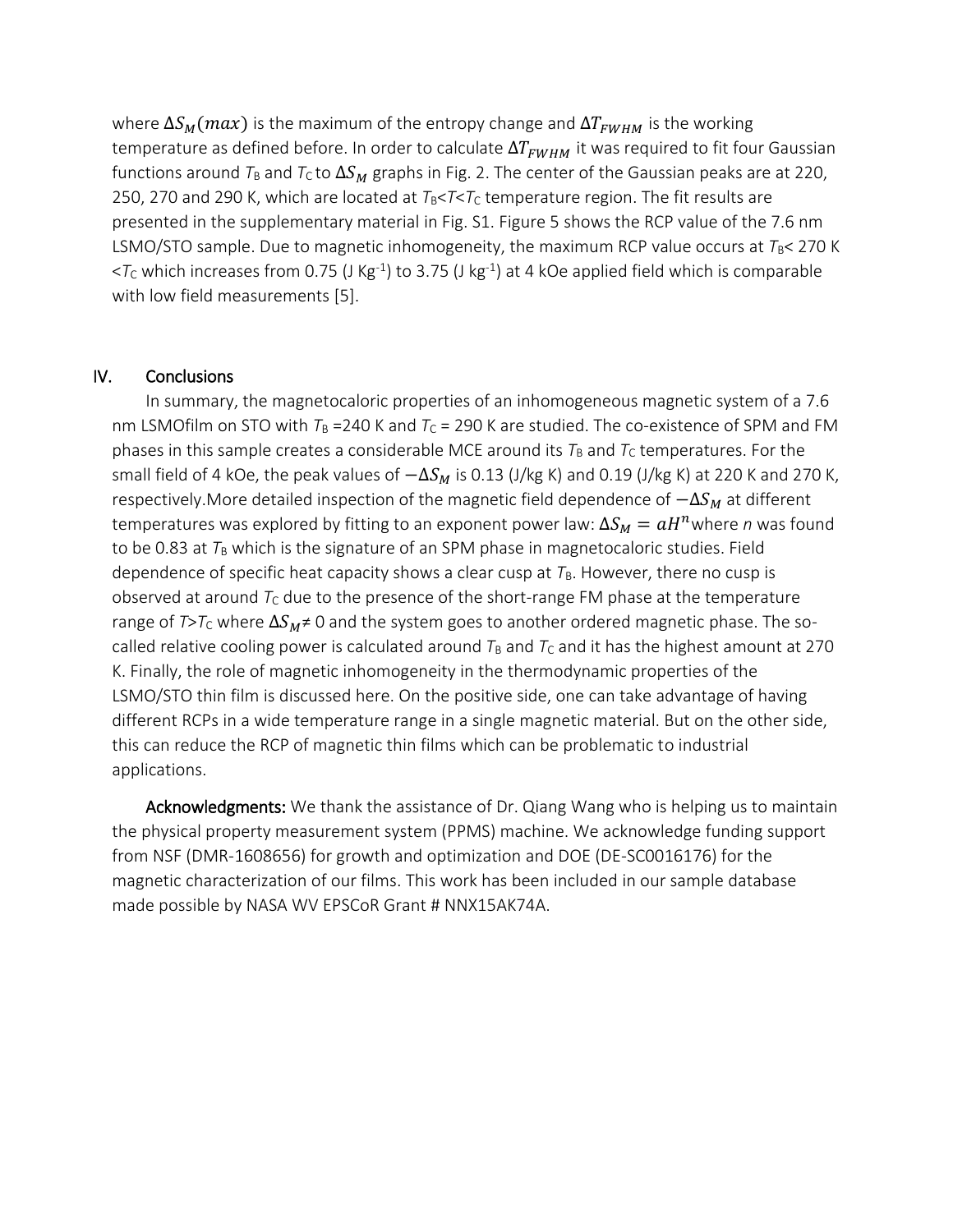

FIG. 1. Selected isothermal *M* versus *H* curves at selected temperatures from 210 K to 320 K.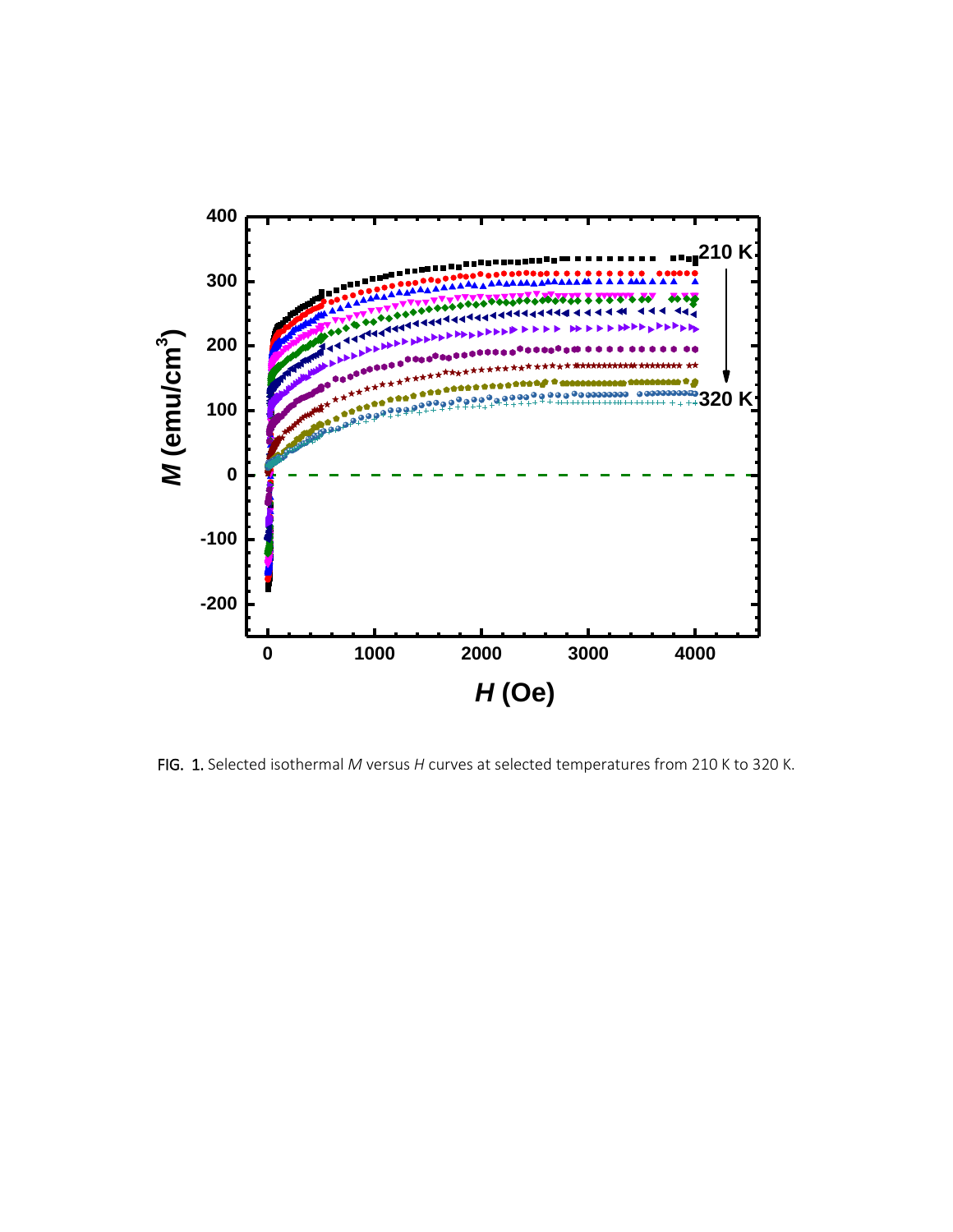

FIG. 2. Magnetic entropy of the sample versus temperature at different applied magnetic fields.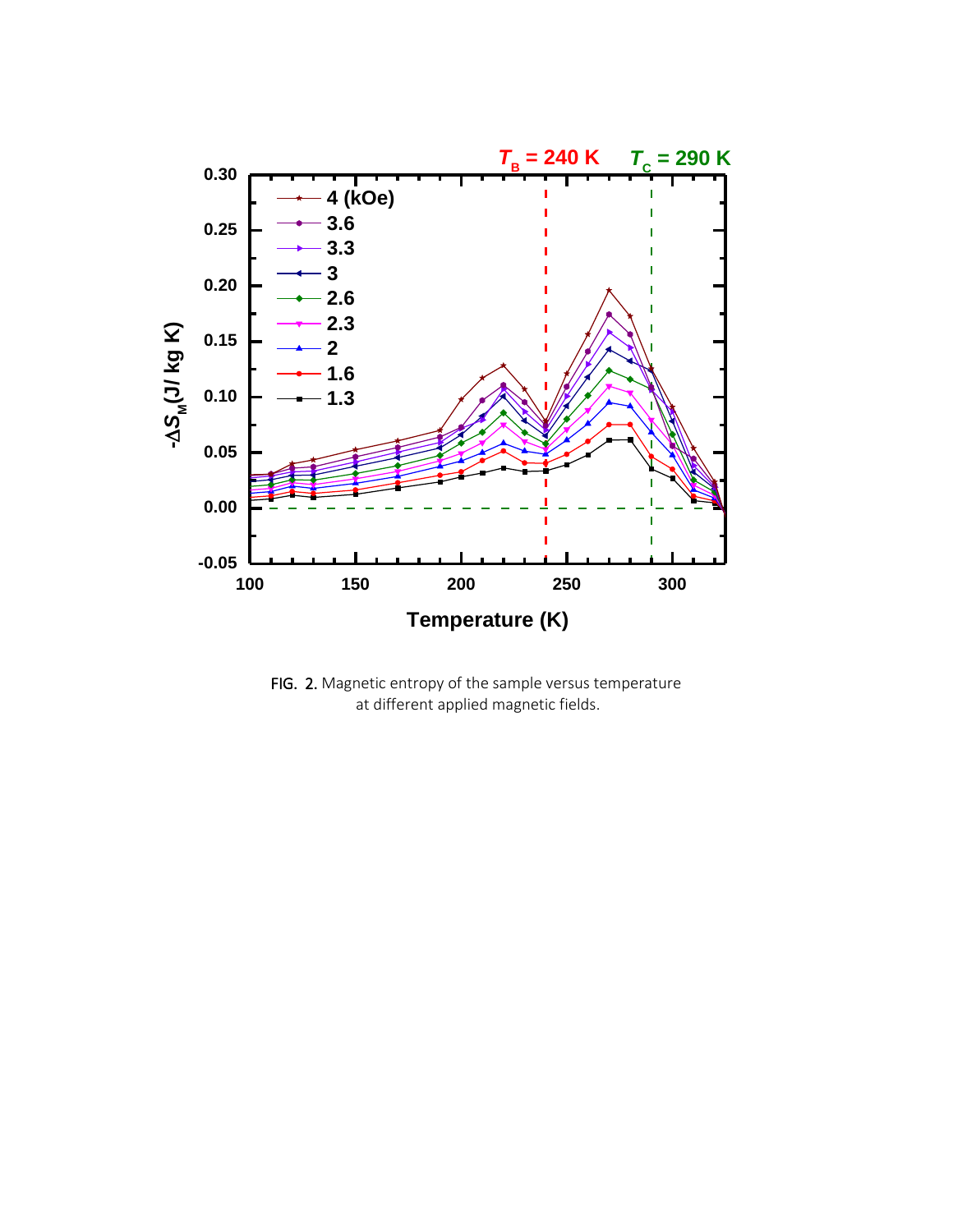

Fig. 3. (a) Magnetic field dependence of the change in magnetic entropy at different temperatures. (b) Temperature dependence of 'a' and the exponent 'n' versus temperature.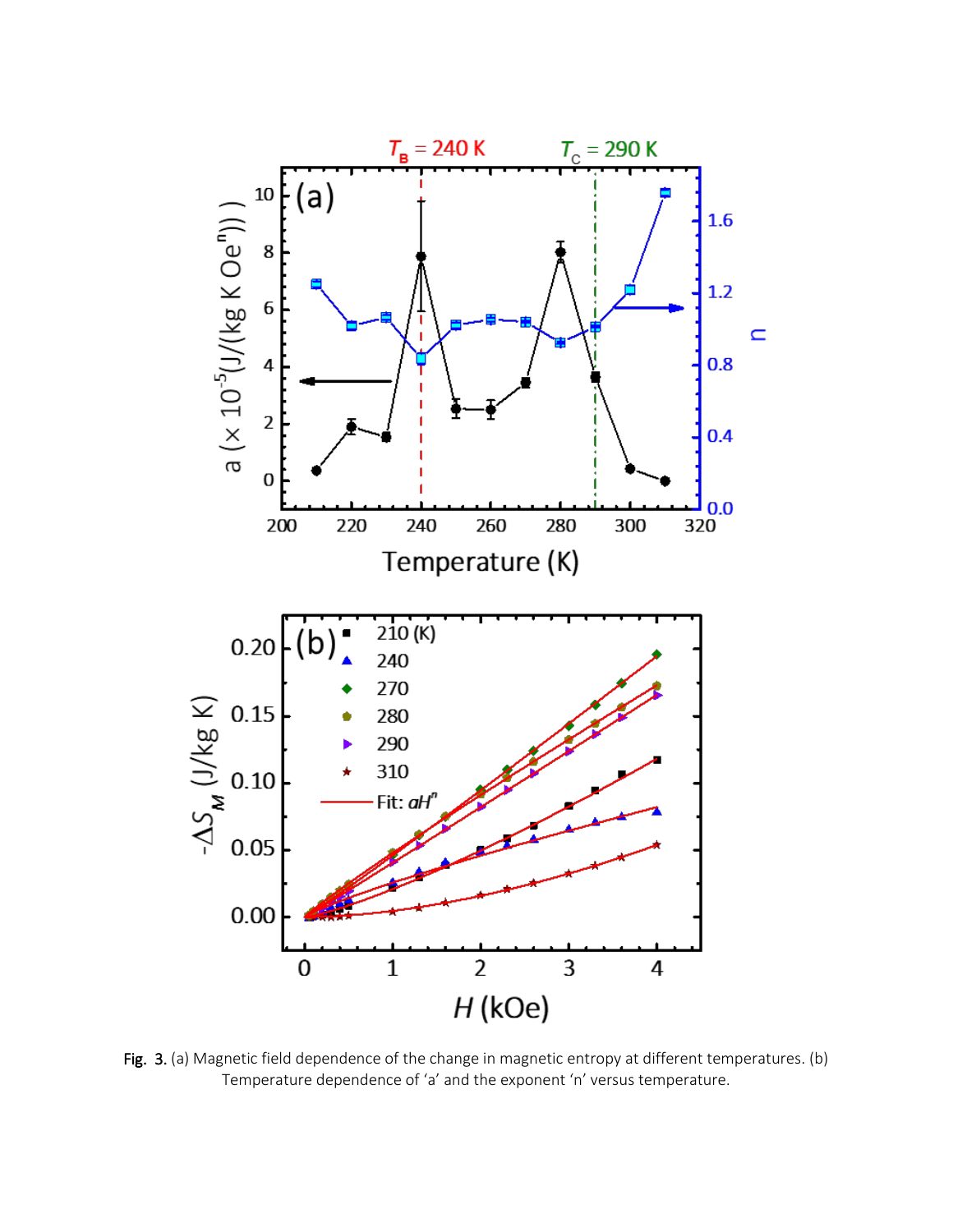

FIG. 4. Field dependence of specific heat of the sample as a function of temperature.



FIG. 5. Relative cooling power (RCP) of 7.6 nm LSMO/STO the sample measured at 220, 270 and 290 K.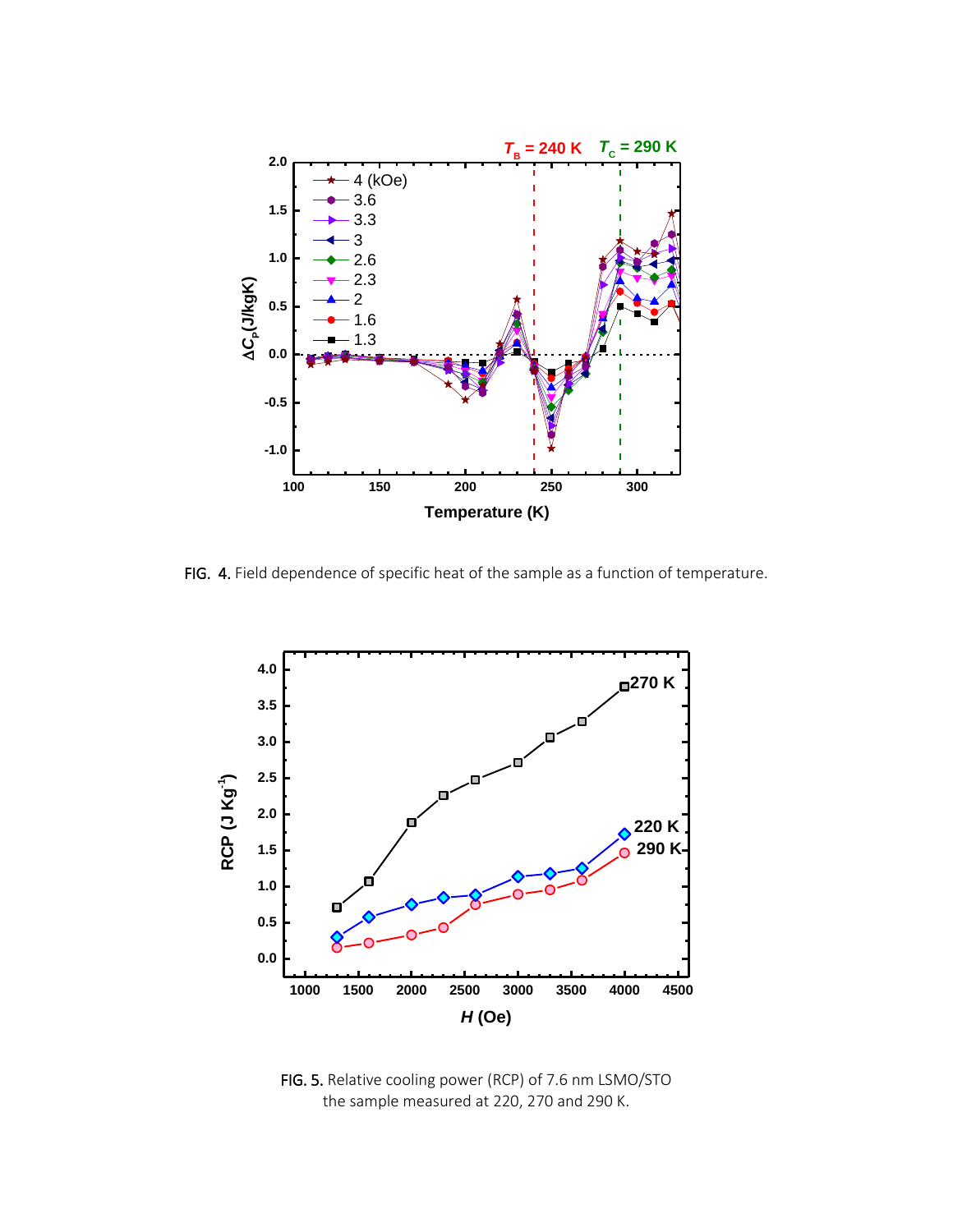## References

- [1] C. A. F. Vaz, J. A. C. Bland, and G. Lauhoff, "Magnetism in ultrathin film structures," *Reports Prog. Phys.*, vol. 71, no. 5, p. 56501, 2008.
- [2] E. Brück, "Developments in magnetocaloric refrigeration," *J. Phys. D. Appl. Phys.*, vol. 38, no. 23, p. R381, 2005.
- [3] H. Baaziz, A. Tozri, E. Dhahri, and E. K. Hlil, *Magnetocaloric properties of La0.67Sr0.33MnO3tunable by particle size and dimensionality*, vol. 691. 2018.
- [4] H. Oesterreicher and F. T. Parker, "Magnetic cooling near Curie temperatures above 300 K," *Journal of Applied Physics*, vol. 55, no. 12. pp. 4334–4338, 1984.
- [5] A. Rostamnejadi, M. Venkatesan, P. Kameli, H. Salamati, and J. M. D. Coey, "Magnetocaloric effect in La<inf>0.67</inf>Sr<inf>0.33</inf>MnO<inf>3</inf> manganite above room temperature," *J. Magn. Magn. Mater.*, vol. 323, no. 16, pp. 2214–2218, 2011.
- [6] Y. E. Yang *et al.*, "Structural, magnetic, and magnetocaloric properties of bilayer manganite La1.38Sr1.62Mn2O7," *J. Phys. Chem. Solids*, vol. 115, pp. 311–316, 2018.
- [7] K. Xu, Z. Li, E. Liu, H. Zhou, Y. Zhang, and C. Jing, "Magnetocaloric effect and negative thermal expansion in hexagonal Fe doped MnNiGe compounds with a magnetoelastic AFM-FM-like transition," *Sci. Rep.*, vol. 7, p. 41675, Jan. 2017.
- [8] W. Zhong, C.-T. Au, and Y.-W. Du, "Review of magnetocaloric effect in perovskite-type oxides," *Chinese Phys. B*, vol. 22, no. 5, p. 57501, 2013.
- [9] H. Boschker *et al.*, "Optimized fabrication of high-quality La <sub>0.67</sub> Sr <sub>0.33</sub> MnO <sub>3</sub> thin films considering all essential characteristics," *J. Phys. D. Appl. Phys.*, vol. 44, no. 20, p. 205001, 2011.
- [10] X. Zhang, H. Zhang, M. Qian, and L. Geng, "Enhanced magnetocaloric effect in Ni-Mn-Sn-Co alloys with two successive magnetostructural transformations," *Sci. Rep.*, vol. 8, no. 1, p. 8235, 2018.
- [11] S. Dash *et al.*, "Impression of magnetic clusters, critical behavior and magnetocaloric effect in Fe3Al alloys," *Phys. Chem. Chem. Phys.*, 2019.
- [12] N. Mottaghi *et al.*, "Observation and interpretation of negative remanent magnetization and inverted hysteresis loops in a thin film of La0.7Sr0.3MnO3," *J. Phys. Condens. Matter*, vol. 30, no. 40, p. 405804, 2018.
- [13] J. Yang *et al.*, "Inverted hysteresis loops observed in a randomly distributed cobalt nanoparticle system," *Phys. Rev. B*, vol. 78, no. 9, p. 94415, Sep. 2008.
- [14] N. Mottaghi *et al.*, "Insights into the magnetic dead layer in La 0.7 Sr 0.3 MnO 3 thin films from temperature, magnetic field and thickness dependence of their magnetization," *AIP Adv.*, vol. 8, no. 5, p. 056319, 2018.